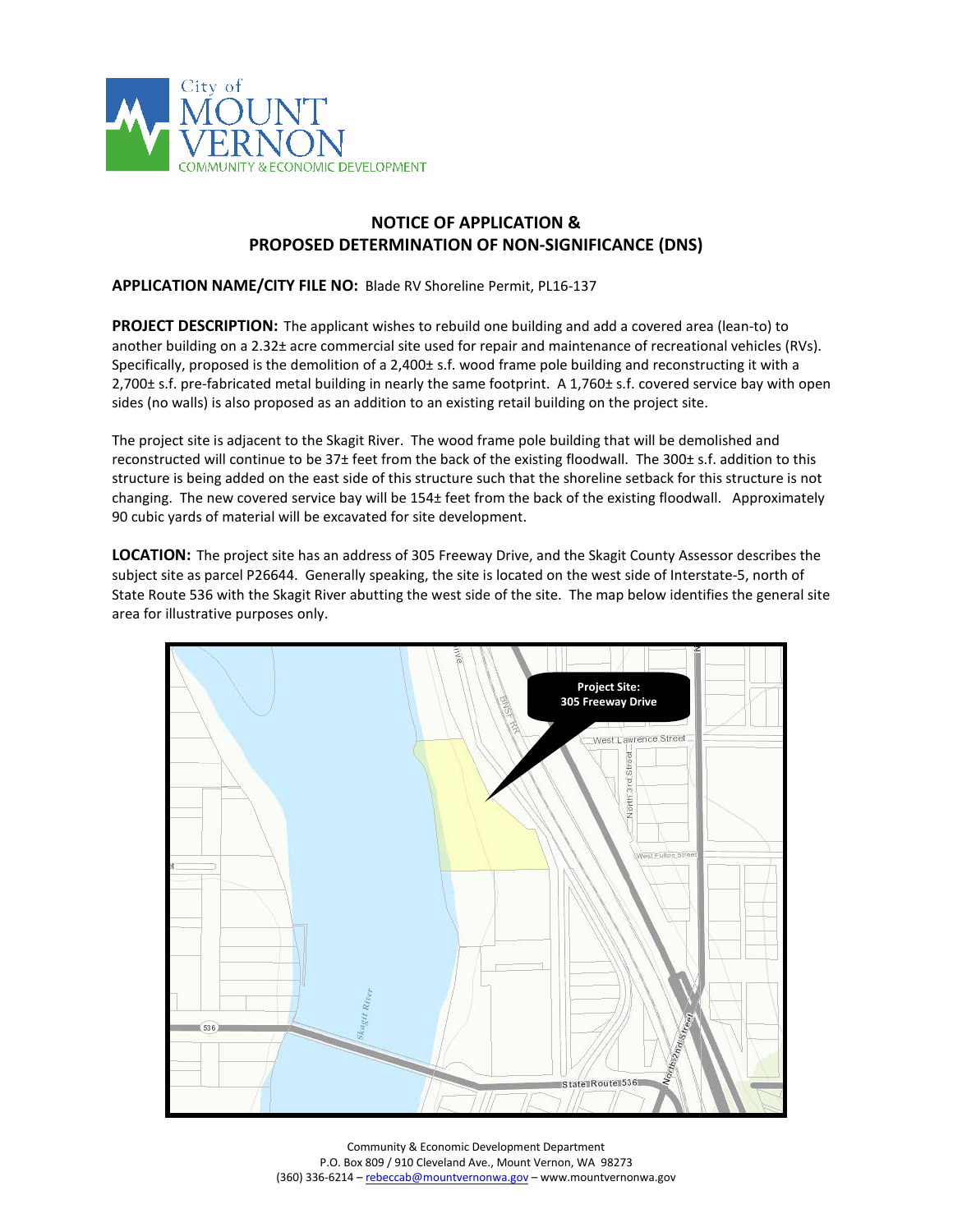| <b>OWNER:</b>             | <b>CONTACT:</b>                  |
|---------------------------|----------------------------------|
| 3M Finance & Leasing, LLC | Jeremy McNett                    |
| 1100 Freeway Drive        | 1005 $4^{\text{th}}$ Street      |
| Mount Vernon, WA 98273    | Anacortes, WA 98221              |
|                           | (360) 588-0471                   |
|                           | Jeremy@underwoodarchitecture.com |
|                           |                                  |

**OPTIONAL DETERMINATION OF NON-SIGNIFICANCE (DNS):** As the Lead Agency, the City of Mount Vernon has determined that significant environmental impacts are unlikely to result from the proposed project. Therefore, as permitted under the RCW 43.21C.110, the City of Mount Vernon is using the Optional DNS process to give notice that a DNS is likely to be issued. Comment periods for the project and the proposed DNS are integrated into a single comment period. There will be no comment period following the issuance of the Threshold Determination of Non-Significance (DNS). A 10-day appeal period will follow the issuance of the DNS.

| <b>DETAILS:</b>                                                                                                                    |                                                           |                                                                                                                                                                                                                                                                                    |                                        |                                  |                     |
|------------------------------------------------------------------------------------------------------------------------------------|-----------------------------------------------------------|------------------------------------------------------------------------------------------------------------------------------------------------------------------------------------------------------------------------------------------------------------------------------------|----------------------------------------|----------------------------------|---------------------|
| <b>Permit Application</b><br>Date:                                                                                                 | January 13, 2017                                          | Counter<br>Complete:                                                                                                                                                                                                                                                               | January 13, 2017                       | <b>Technically</b><br>Complete:  | January 20, 2017    |
| <b>Permits/Review</b><br>Requested:                                                                                                | SEPA, Shoreline, Building,<br>Floodplain and Fill & Grade |                                                                                                                                                                                                                                                                                    | Other Permits that may be<br>Required: |                                  | Right-of-Way Permit |
| <b>CONSISTENCY OVERVIEW:</b>                                                                                                       |                                                           |                                                                                                                                                                                                                                                                                    |                                        |                                  |                     |
| Zoning:<br>$M-1$                                                                                                                   | <b>Comprehensive Plan:</b>                                |                                                                                                                                                                                                                                                                                    | Commercial/Industrial                  | <b>Shoreline</b><br>Designation: | Urban Mixed-Use     |
| <b>Environmental Documents that Evaluate</b><br>the Proposed Project:                                                              |                                                           | JARPA Application; Completed SEPA Checklist dated 9.30.16;<br>Drainage Summary from Underwood & Associates dated November<br>15, 2016; Historic Property Report from DAHP; and Site Plans                                                                                          |                                        |                                  |                     |
| <b>Development Regulations Used for</b><br><b>Project Mitigation:</b>                                                              |                                                           | The project is subject to the City's SEPA Code, Shoreline<br>Management Master Program, the Comprehensive Plan,<br>Subdivision and Zoning Code, Drainage, Engineering and<br>Concurrency Requirements and other applicable local, state and<br>federal regulations as appropriate. |                                        |                                  |                     |
| To receive additional information<br>regarding this project contact the CEDD<br>Department and ask to become a party of<br>record: |                                                           | Rebecca Lowell, Senior Planner<br>Community & Economic Development Department<br>City of Mount Vernon<br>910 Cleveland Avenue, Mount Vernon WA 98273<br>Telephone - 360-336-6214; Facsimile - 360-336-6283                                                                         |                                        |                                  |                     |

Comments on the Notice of Application and Proposed Mitigated Determination of Non-Significance (MDNS) must be submitted, in writing, no later than **5:00 p.m. on February 21, 2017.** Comments should be as specific as possible. Any person may comment on the application, receive notice of and request a copy of the decision once it is made.